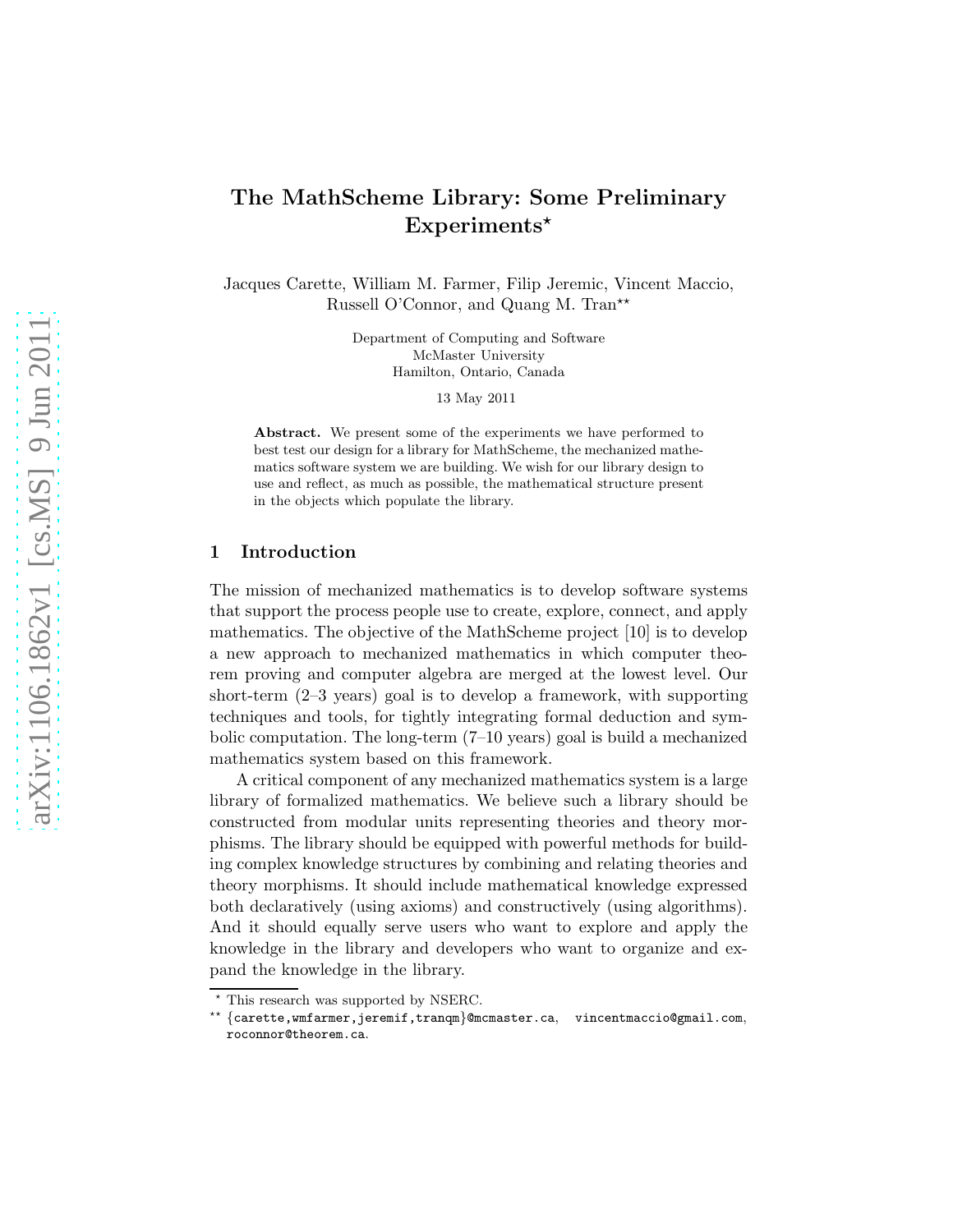The design process for the MathScheme Library is being driven by a number of key ideas motivated by lessons learned from previous endeavors (ours as well as other's):

- 1. Abstract Theories. Abstract axiomatic theories, such as the familiar theories of abstract algebra, can be highly interrelated and, as a result, an unsophisticated formalization of abstract axiomatic theories will become bloated with redundancy as it grows larger. Can the tiny theories method, in which mathematical knowledge is organized as a network of theories built up one concept at a time, be used to systematically eliminate the harmful forms of this redundancy?
- 2. Concrete Theories. A concrete theory, as opposed to an abstract axiomatic theory, is a description of a specific mathematical structure and often serves as a basis for computation. Can concrete theories be developed using the same techniques as for developing abstract axiomatic theories?
- 3. Applied Universal Algebra. Universal algebra includes many useful algebraic constructions that can be applied to a wide variety of mathematical structures. Can these constructions be formalized uniformly as operations on theories?
- 4. Biform Theories. A biform theory [5] is a combination of an axiomatic theory and an algorithmic theory. Can biform theories uniformly replace axiomatic theories in libraries of formalized mathematics?
- 5. Theory Implementations and Interfaces. An implementation is a theory whose concepts and facts are divided into primitive and derived, while an *interface* to an implementation is a theory that contains some of the concepts and facts of the implementation but ignoring their status with respect to being primitive or derived. Can a library of theories be organized so that some theories are interfaces to several implementations and every implementation has one or more interfaces?
- 6. High-Level Theories. A high-level theory [1] is a high-level environment for reasoning and computation that is analogous to a high-level programming language. Can high-level theories be built on top of a networks of abstract axiomatic theories and concrete theories?

Although these key ideas seem to be sound in theory, they have not been sufficiently tested in practice. In particular, it is not exactly clear how they should be implemented to meet the requirements of a "real" system. For this reason we are conducting a series of design-and-implement experiments to learn how to best incorporate these ideas into the Math-Scheme Library. We are particularly interested in exploring the impact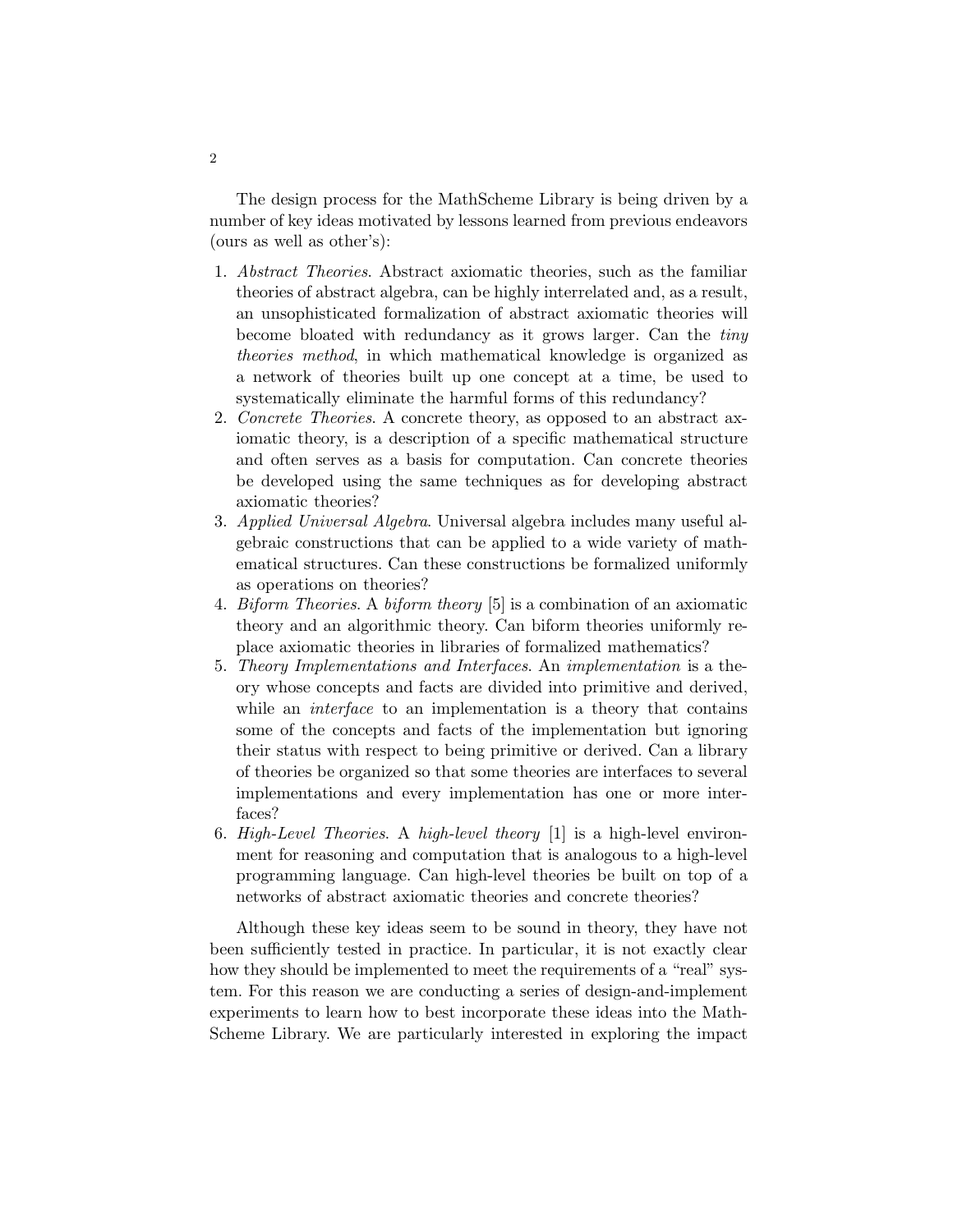these ideas can have on the scalability of contemporary libraries of formalized mathematics. In this work-in-progress paper, we report on experiments dealing with the first three ideas: abstract theories, concrete theories, and applied universal algebra.

We are working on making the details of these experiments available; details will soon appear on the project's web site [10].

# 2 Abstract Theories

As is quite well-known, the axiomatic theories of Algebra are highly interrelated. Theories in other areas of mathematics also seem to be quite structured, but they have been subject to less intense classification work. The question is, what is needed to build up a sufficiently rich library of algebraic theories, while minimizing the human labor needed to create and, at the same time, maximize sharing between theories?

For example, we know that a Field is a commutative Ring which is also a Division Ring. Similarly, a Ring combines a non-unital ring (often called a Rng) with a SemiRing. Can these relations be used in the explicit construction of an algebra hierarchy, in a way which is both semantically meaningful as well as labor-saving? We strongly believe that the answer is a resounding "yes".

#### 2.1 The ideas

We needed to test whether the relations between axiomatic theories could be leveraged in a useful way in building a (large) library of mathematics. We needed to understand exactly *which* relations could be used (rather than being shown to exist) in the building of the library.

We reasoned that the most important relation, even though it is in fact the simplest, is that of inclusion at the level of theory presentations. In other words, even though we are (eventually) interested in the semantics of theories, it is at the level of the syntax where we can gain the most, at least from the point of view of building up a library of abstract theories.

A second idea to test is that of tiny theories: each separate concept should occur once and only once in the library *source code*, even though the semantic concept may well be pervasive. For example, the concept of a binary operation being commutative should occur only once.

#### 2.2 The experiment

To pick up on the example of Field and Ring, our library source contains the statements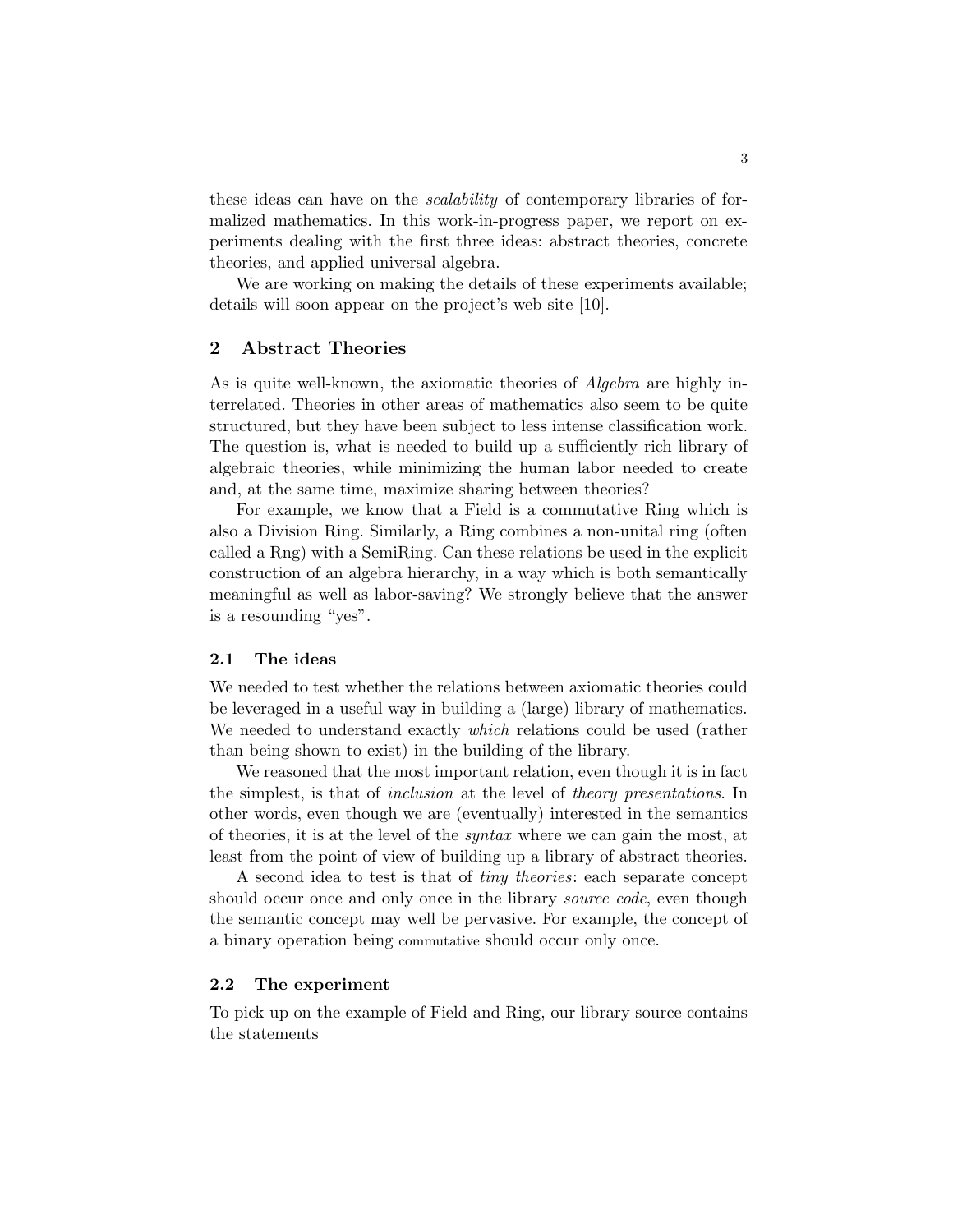$Ring := combine Rng$ , SemiRing over Semirng Field := combine DivisionRing, CommutativeRing over Ring

4

defining Ring and Field respectively.<sup>1</sup> But where does a Ring structure really come from? More precisely, where do a (multiplicative) semigroup and an (additive) monoid first "cross" to form the core of a ring? By combing through sufficiently detailed algebra textbooks, one encounters the notion of a left near semiring which seems to fit the bill. And indeed, we define

```
LeftNearSemiringoid := combine Semigroup, AdditiveMonoid
                           over Carrier
LeftNearSemiring := LeftNearSemiringoid extended by {
  axiom leftDistributive * + : leftDistributive ((*), (+);
  axiom left  0 : left A n n i h i la t i v e ((*) , 0)}
```
where the LeftNearSemiringoid<sup>2</sup> is a pure combination of a Semigroup and an AdditiveMonoid which share the same Carrier set and nothing else. A LeftNearSemiring then adds two axioms, left distributivity of  $*$  over  $+$  and that 0 is a left annihilator for ∗. Note how this second definition does not in fact properly obey the rules of tiny theories: it introduces two concepts at once. We have thus discovered that there are in fact two intermediate algebraic structures in between a LeftNearSemiringoid and a LeftNearSemiring.

```
LeftNearSemiring := Theory {
  U : type;∗ : (U, U) −> U;
  + : (U, U) \rightarrow U;
  0 : U;axiom right Identity +0 := for all x : U. x + 0 = x;
  axiom left I d entity +0 := for all x : U. 0 + x = x;
  axiom left Distributive * + :=for all x, y, z : U. x * (y + z) = (x * y) + (x * z);axiom left0 := for all x : U. 0 * x = 0;
  axiom \text{associative} + :=
    for all x, y, z : U. (x + y) + z = x + (y + z);axiom associative * :=for all x, y, z : U. (x * y) * z = x * (y * z)
```
Fig. 1. LeftNearSemiring theory presentation

<sup>1</sup> The semantics will be described later on, we hope the syntax is sufficiently evocative to not need a detailed explanation at this moment.

 $^{\rm 2}$  This is our name for this structure; we could not find another name in the literature.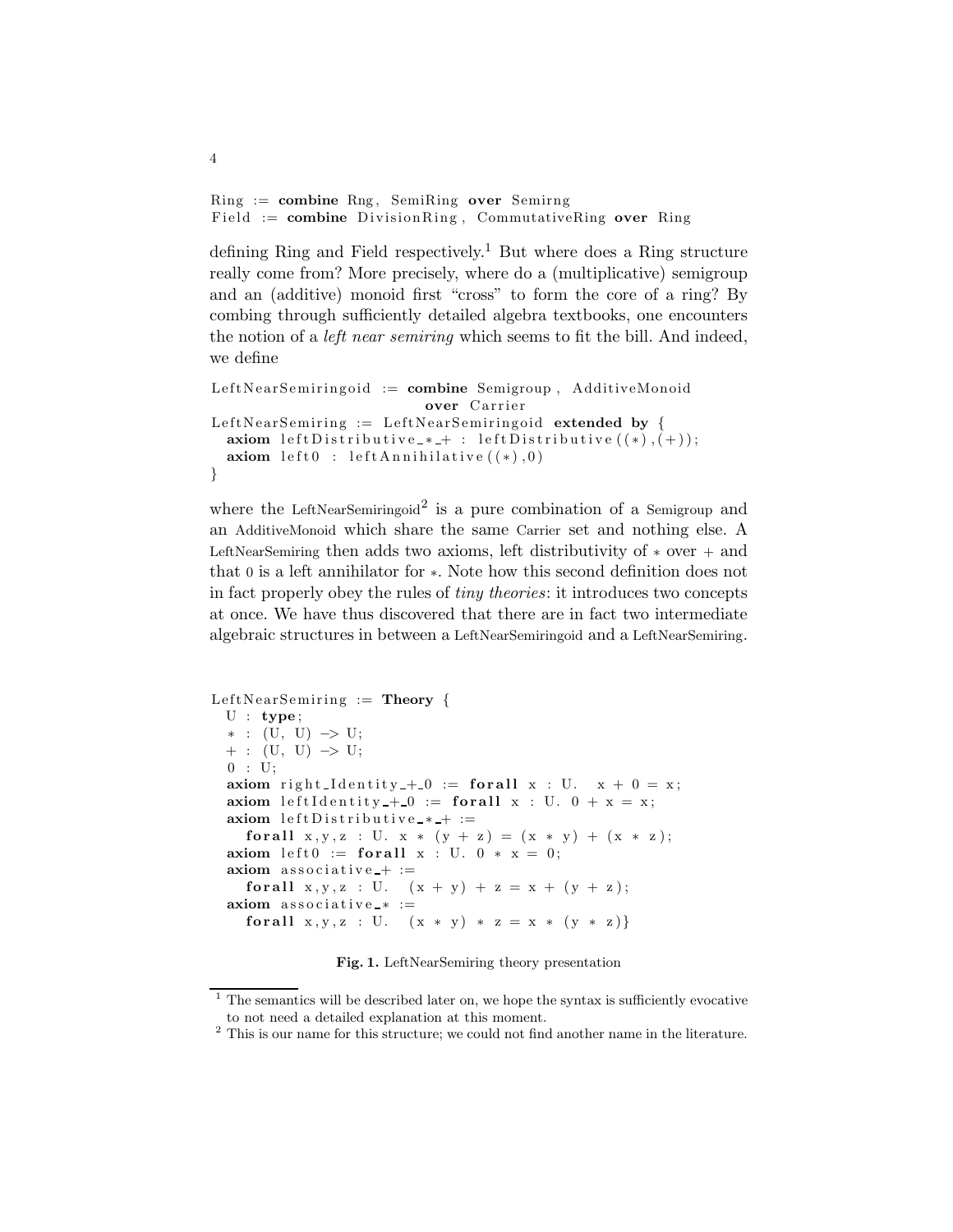But what is a LeftNearSemiring? Figure 1 shows a more "classical" presentation of this theory. It shows a carrier type U, a constant 0, and two operations ∗ and + over that carrier type, and the six axioms of a LeftNearSemiring. We call the theory in Figure 1 the *expanded* version of the LeftNearSemiring theory (defined above). This expanded version is what we are interested in specifying, but not what we want to enter (as a human): this would be incredibly tiresome as well as error-prone to do for even a small number of theories. We are flabbergasted that this is nevertheless essentially how it is done in all current large libraries of mathematics, either for theorem proving purposes or for computer algebra.

```
Empty := Theory \{\}Carrier := Empty extended by \{ U : type \}Pointed Carrier := Carrier extended by \{e : U\}UnaryOperation := Carrier extended by { prime : U -> U }
PointedUnarySystem :=
  combine UnaryOperation, PointedCarrier over Carrier
DoublyPointed := Pointed Carrier extended by \{e2 : U\}BinaryOperation := Carrier extended by { ** : (U,U) \rightarrow U }
Magma := BinaryOperation [**|->*]Carrier S := Carrier [U \mid-> S]MultiCarrier := combine Carrier, CarrierS over Empty
UnaryRelation := Carrier extended by \{ R : U \}Binary Relation := Carrier extended by \{ R : (U,U) \}?
InvolutiveUnarySystem := UnaryOperation extended by {
  axiom involutive prime :
    for all x : domain ( prime ). prime ( prime x ) = x
}
Semigroup := Magma extended by {
  axiom associative * : associative ((*) }
```
Fig. 2. Base of theory hierarchy

Significantly more difficult was building the "base" of this theory<sup>3</sup> hierarchy. Figure 2 shows the first few lines. The reason this was difficult was that it took a certain amount of time to convince ourselves that we really needed that many "trivial" theories in order to later reap the benefits of this extreme modularization.

At the root of this network is the empty theory containing no concepts (e.g., types or operations), although the full internal logic of the system

<sup>3</sup> Strictly speaking, these are all theory *presentations* rather than theories, but we will address this point later.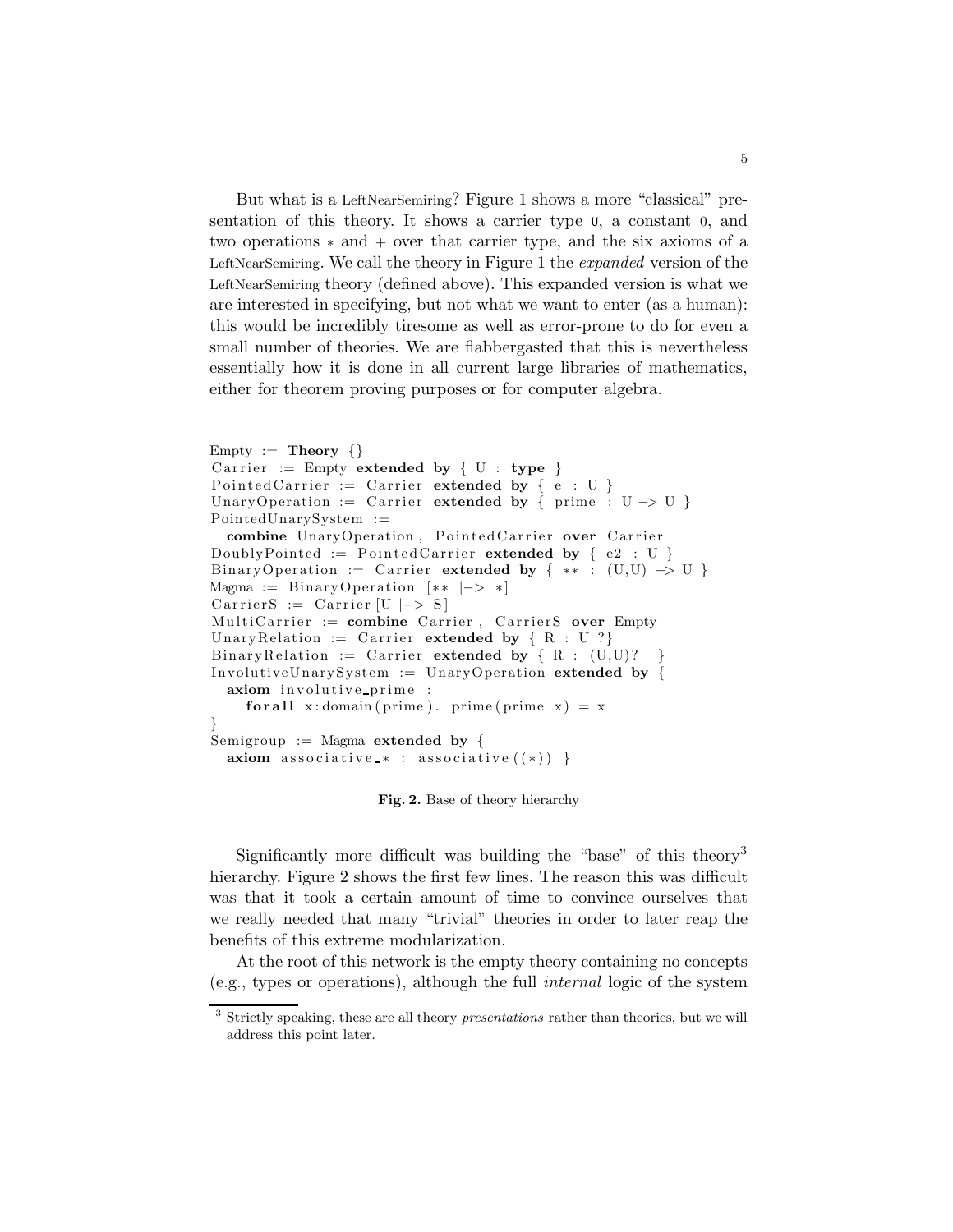is implicitly present in the Empty theory. A theory called Carrier extends the empty theory adding a universe type U. Theories can be extended in multiple ways. One extension of Carrier called Pointed adds a constant e of type U. Another extension of Carrier called Magma adds a binary function  $*$  of type (U,U)  $\rightarrow$  U, which it "gets" from BinaryOperation through a renaming. Other extensions adds axioms to the theory. For example, the theory called Semigroup adds to Magma an associative axiom for \*. Each extension defines an inclusion at the level of theory presentations, from the smaller theory into the larger. At the level of the theories themselves, the induced theory morphisms are considerably more complex.

Using this process of building algebraic theories, we have built up 201 (presentations of) theories, including BooleanAlgebra, Diod, KleeneAlgebra, MoufangLoop, OrthomodularLattice, Quandle, StarSemiring and VectorSpace, and a large network of morphisms relating these theories to each other.

#### 2.3 The method

We have a formal grammar for the MathScheme language, as well as a notion of how certain terms *expand*. The underlying semantics is based on the category of presentations of multi-sorted theories (over the logic Chiron  $[6, 7]$ , where theory morphisms are induced by signature mappings. In other words, for theories T and  $S, T \rightarrow S$  if there is a renaming  $\rho$  of T such that  $\rho(T) \subset S$ , where inclusion is with respect to intensional equality of all components of a theory. extended by and renaming (see the definition of Magma in Figure 2) induce the obvious morphisms. A statement like combine A,B over T then means the pushout of the induced diagrams, where it is assumed that we can infer the morphism from T to A, and T to B.

We have code which implements these constructions. More precisely, we have a base language of theories (very classical) as well as theory combinators. These combinators are "theory constructions", which can be "expanded" according to the (informal) semantics above. Figure 1 shows the actual result of expanding LeftNearSemiring.

#### 2.4 The results

This particular experiment is our most successful. Both ideas (that it is at the level of the syntax of theory presentations where there is the most reuse, and that to achieve this every concept should be presented only once) really have proven themselves. What we did discover, however, is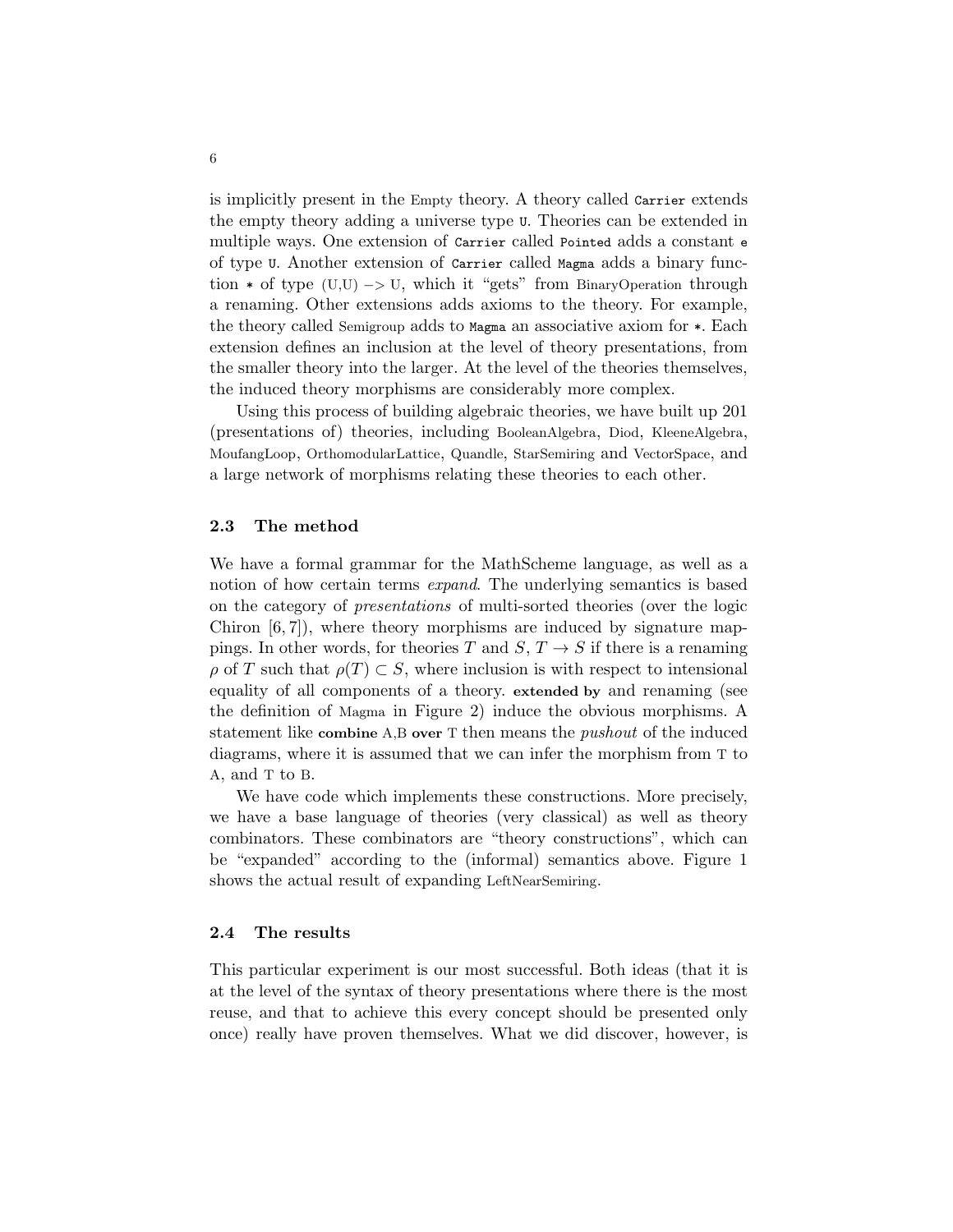that we focused too much on theories, and that the most important structure is really present in the *theory morphisms* induced by our constructions. We are currently conducting further experiments based on this new knowledge.

It is important to note that our claims to novelty (if any) are largely on the engineering aspects of our library: while the underlying ideas are old, we have not found anyone who has pursued these ideas as systematically as we have, nor to the scale which we have. A significant part of our infrastructure work was forced upon us because of the scope of our library.

# 3 Concrete Theories

A concrete theory is often known as a structure. While most abstract theories admit many models (even up to isomorphism), concrete theories are those which by construction admit a single model (again, up to isomorphism).

#### 3.1 The ideas

Basically we wanted to see if the same ideas that we used for abstract theories also worked for concrete theories. Certainly many concrete theories are well-known to be parametric, but what other structure could we leverage?

# 3.2 The experiment

While the most fundamental concrete theories are the empty theory and the Unit theory (of a singleton carrier set), the first important, non-trivial concrete theory has multiple names: 2, bit, and bool. One of the simplest presentations of this theory can be given in our language as

```
Bit Base := Empty extended by {
  Inductive bit
      0: bit
       | 1 : b i t
}
```
It should be noted that 0 and 1 here are simply identifiers, and carry no special meaning to the system. It is also possible to give an axiomatic presentation of the same theory, viz.

```
Bit Base Abstract := Empty extended by {
 bit : type
 1: bit
```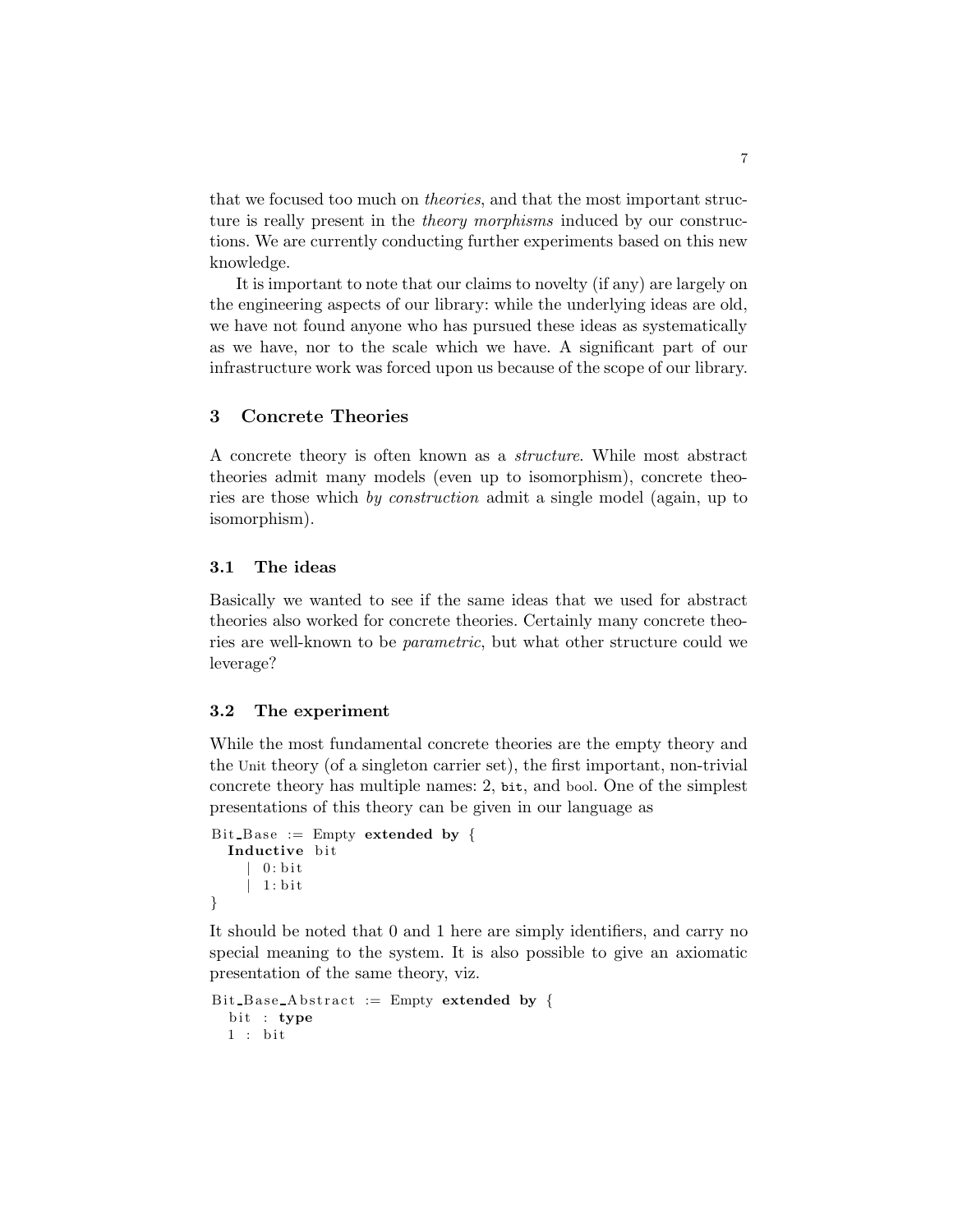```
0 : bitaxiom: for all b: bit . b = 1 or b = 0axiom: \text{not}(1=0)}
```
8

which is isomorphic to the previous theory. We prefer the first (more functional) presentation as we get the axioms "for free" by the definition of an inductive type in the underlying logic.

Here too we try to follow the same principle as before, which is to try to augment each of our (concrete) theories with a single concept at a time. This also makes reuse much simpler. For example, we may wish to define a concrete function and between bits. (It is named bit and so as to not clash with the and from the internal logic).

```
Bit And := Bit Base extended by {
  bit_and : (bit, bit) \rightarrow bit;
  bit and (x, y) = \case x of {
     | 0 \Rightarrow 0| 1 \rightarrow y}
}
```
As can be seen, the language provides pattern-matching for inductive types. A more comfortable theory of bits would combine more operations, as indicated by our "basic" Bit theory:

```
Bit := combine BitAnd, BitOr, BitNot,Bit Implies, Bit Xor, Bit Xnor over Bit Base
```
These pieces, via renaming, augmented with additional operators (like modal operators) can also be used for creating various logics.

We can proceed in the same manner for a theory for characters, and similar enumerative theories. In essentially the same way, we can also define the natural numbers, following the classical definition of Peano<sup>4</sup>.

What seems next, at least for computer scientists, would be a theory of finite sequences of bits (words). Experience tells us that the proper way to do this first involves creating polymorphic theories for (finite) sequences. A sequence is just a (total) function from nat (seen as a countable linear order) to a set. A finite sequence can be modeled in at least four different ways: as a restriction of a sequence to an initial segment (of nat), as a partial sequence guaranteed total on an initial segment, as a (total) function on an initial segment, or as a list of elements.

<sup>4</sup> Naturally these natural numbers will only be used in proofs and properties. We will need a better representation for actual computations.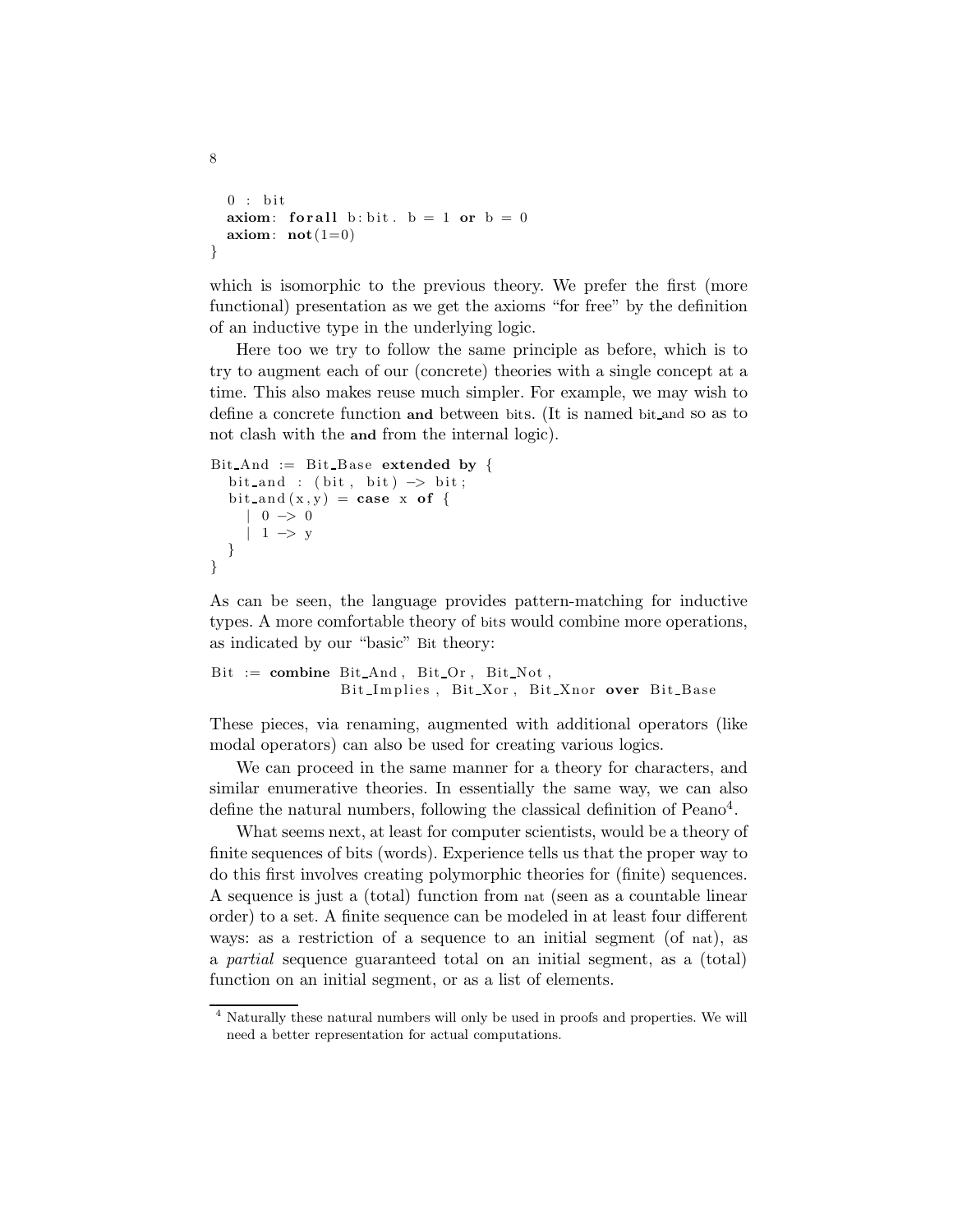In other words, a sequence is not quite a concrete theory, as the above models are not entirely equivalent. We can get one concrete version by specializing the theory of lists to bits:

```
List := Carrier extended by {
  Inductive list
    nil : list
    cons : U \rightarrow list \rightarrow list;
}
Bit Carrier := instance Bit Base of Carrier via [ bit |->U|]
Bit List := combine List, Bit Carrier over Carrier
```
An instance encodes a non-inferable arrow, which is needed to make the combine (pushout) work properly.

We could similarly instantiate the other models, and each has advantages and disadvantages. Ultimately, all four should be available (and proven equivalent), but at this point we needed to make a choice.

In reality, we would not form the BitList theory as an instance of just the carrier, but rather from a (conservative) extension with convenience functions like length, map, zipWith, etc. added. Similarly, we would really want to combine an enriched List with an enriched Bit theory to form a "useful" theory of finite bit strings.

We have developed theories for a variety of data-structures (trees, graphs, lists, stack, queue, dequeue, multiset, functional maps, etc.), various kinds of numbers, some machine-oriented types, as well as some algorithms over these. For example, we have a model of the SHA 256 algorithm specified (constructively).

#### 3.3 The method

The work was done in a different manner: rather than immediately start with *tiny theories*, we started with more classical axiomatizations (as found in a variety of textbooks) for the various structures. The hope was that we could then "see" the relations between structures, and perform stepwise abstractions from our (large) theories into a network of tiny theories.

We also started out by writing a lot of the theories in a rather relational (axiomatic) style, and only realized part way through that most of these also admitted purely functional, fully constructive axiomatizations. As these are easier to leverage, as well as being more appropriate for concrete theories, some rewriting was necessary.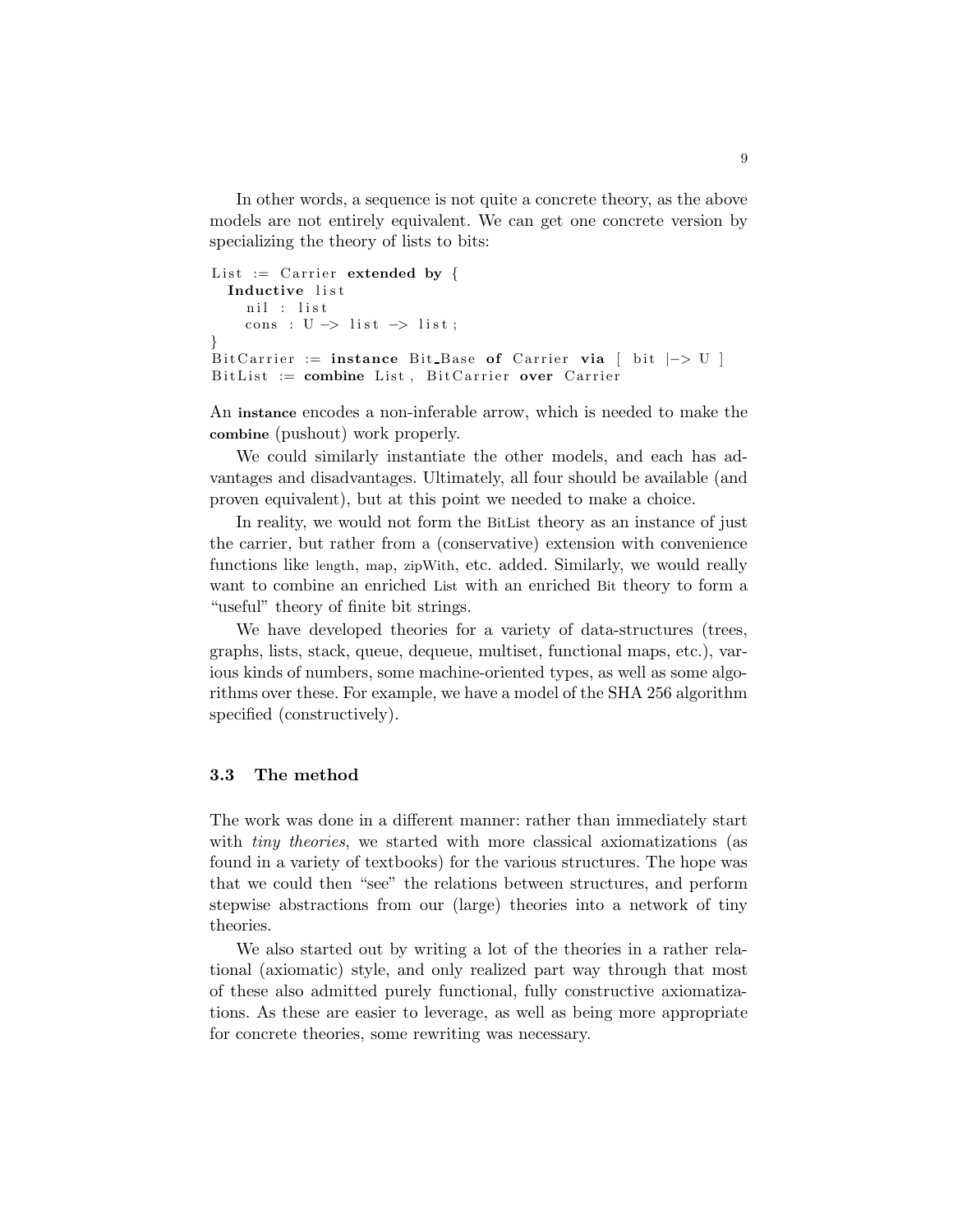#### 3.4 The results

While we have been working on building concrete theories for two years, it is safest to call this experiment as being fully in-progress. We have rewritten most of our library of concrete theories twice now — and will likely do so again. We keep finding new ways to express these theories which nicely factor out common components. However, the kinds of commonalities we find seem to be of a somewhat different kind than that present in abstract theories. Thus we need different tools to capture these relations.

Particularly intriguing is that sometimes the very same semantics (classical constructions in category theory, in particular colimits) is best specialized into a number of different features, rendered with quite different syntax. Concrete theories are "instances" of abstract theories, and we are still trying to fully leverage the consequences of this.

We have definitely learned that concrete theories need to be defined constructively. This is not entirely obvious: every textbook specification of a stack contains axioms which are not functional. It is easy to forget that a stack is an abstract data type, and so should be treated as an abstract theory. But, unfortunately, the abstract theories of classical abstract data types have yet to be classified into an organized whole, as have the abstract theories of mathematics. We are working on this.

The kind of parametricity we offer is essentially that of ML modules (see List in section 3). This is suboptimal, as we know that List could be made "parametrically polymorphic". For concrete theories, this makes no effective difference, but we are nevertheless unhappy with this.

# 4 Applied Universal Algebra

Universal Algebra is the study of algebraic structures themselves, rather than models of algebraic structures. In other words, rather than studying groups, it is the theory of groups which is studied. Seen another way, it is the study of presentations of theories, which is exactly what we have been dealing with in the previous two experiments.

What universal algebra brings is a uniform view of these, as well as a number of constructions. Of course, category theory does the same in a more general setting. But for our purposes, it is the more "concrete" constructions of universal algebra which more readily bears fruit.

#### 4.1 The ideas

We know that some constructions apply "uniformly" to most algebraic structures. For example, for single-sorted algebras, there is a uniform

10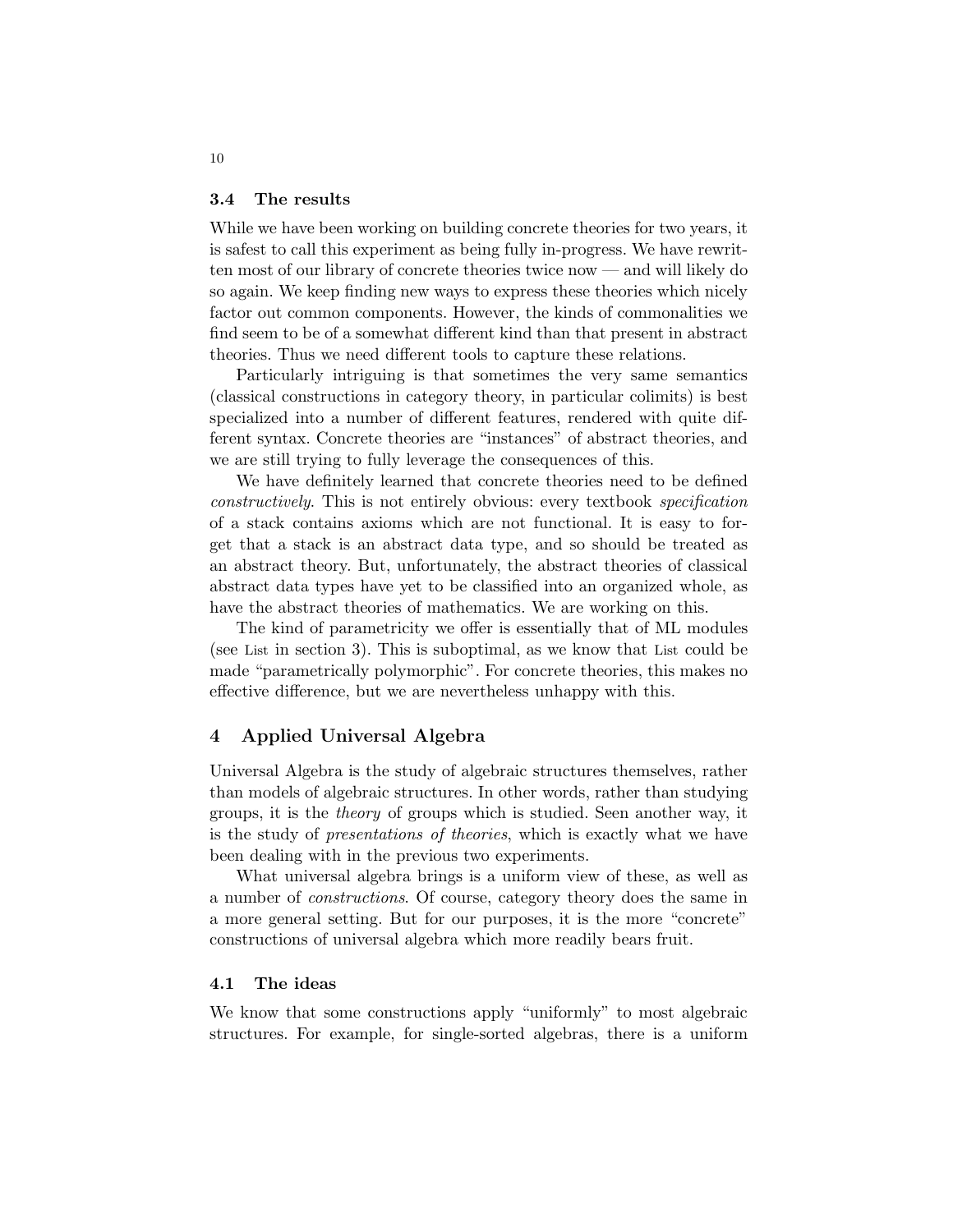notion of *homomorphism* between them. Thus, rather than trying to have a human write what a T homomorphism is for  $> 200$  theories T, we hoped that we could automatically derive this from a presentation of T. Similarly, we should be able to derive some notion of a sub-T-theory, direct product, etc.

Furthermore, as we are in a setting where we have access to syntax as well as semantics, we can hope to derive the language of a theory automatically. We wanted to explore if this was in fact feasible, as well as see what other constructions we could automate.

#### 4.2 The experiment

We chose to implement the following constructions:

- 1. The construction of a type whose values represent the models of an arbitrary input theory. As is done elsewhere, these are encoded as dependently-typed records (i.e. telescopes).
- 2. The construction of the "term algebra" of a theory, as an inductive type.
- 3. Automatically defining the concept of homomorphism of an arbitrary input theory.
- 4. Automatically defining the concept of substructure of an arbitrary input theory.

Examples will illustrate these ideas better than formal definitions. The declaration

type semigroup  $=$  TypeFrom (Semigroup)

in the context of a Theory means (i.e. is expanded to)

type semigroup =  $\{U: \text{type}, *:(U, U) \rightarrow U,$ associative \*: ProofOf(for all  $x, y, z$  : U.  $(x * y) * z = x * (y * z))$ }

where Semigroup was defined in section 2.

Obtaining the term algebra of a theory is just as simple:

```
MonoidTerm := Theory \{ \text{type MTerm} = \& \text{Monoid} \}
```
denotes the inductive term

```
MonoidTerm := Theory {
  type MTerm = data X.
   \#e : X |
   \#* : (X, X) \to X}
```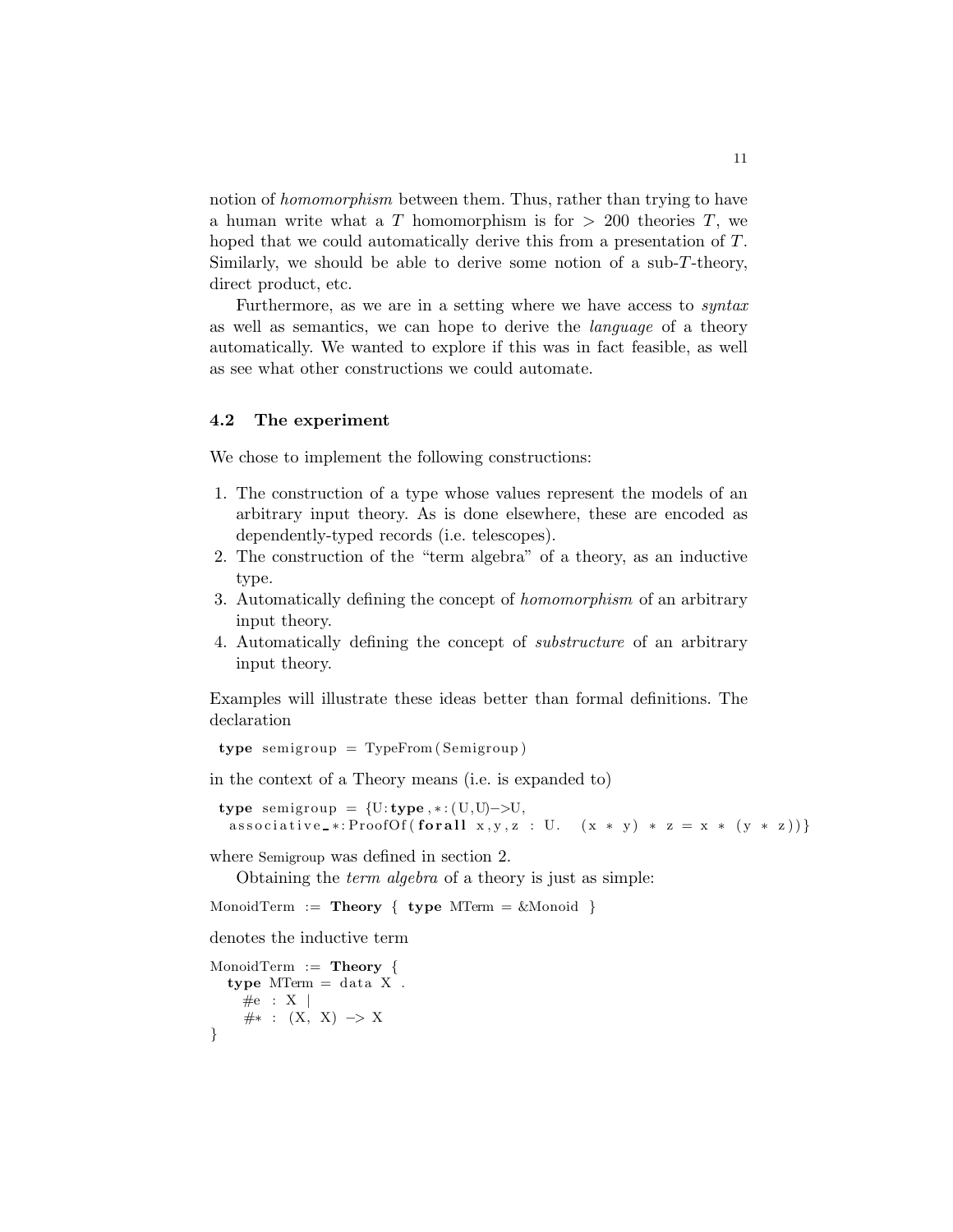MTerm is then exactly the set of free terms over the language of Monoids. We can then see associativity as an equation between two values of MTerm.

We can continue in the same way for homomorphism. We have that  $SemigroupH := Homomorphism(Semigroup)$ 

means (expands to)

```
SemigroupH := Theory {
  type SemiGroupType = TypeFrom ( SemiGroup ) ;
  A, B : SemiGroupType ;
  f : A.U \rightarrow B.U;
  axiom pres_*: for all x, y:A.U . f(x A.* y) = f(x) B.* f(y);}
```
In other words, as expected, given two Semigroups, a homomorphism is a function between their carrier sets which preserves multiplication. In general, it is a function between carrier sets which preserves all operations, including nullary operations, aka constants.

Lastly, a substructure is one where a subset of the carrier set of a structure itself carries the structure. For example,

```
SubSemigroup := Substructure(Semigroup)means (expands to)
SubSemigroup := Theory {
  type SemiGroupType = TypeFrom ( SemiGroup ) ;
  A : SemiGroupType ;
 V : type;axiom V \leq: A.U;axiom pres *: for all x, y:V . defined -in(x A.* y, V)}
```
where <: denotes subtyping and defined−in is a definedness predicate, coming from the underlying logic. When A.U (and thus V) is a set, this is just set membership.

#### 4.3 The method

Implementing each of these transformations turns out to be quite straightforward. Each turns out to be a simple traversal of the structure of a theory which maps each component in a precise manner to the target. The only difficulty is actually to decide on a what form each concept (homomorphism, substructure, etc) should take. Once this choice is made, the examples above give sufficient information to extrapolate the implementation. Given general enough traversal combinators, these are all less than 10 lines of Objective Caml code to implement (the combinators are O'Caml versions of the Haskell package Multiplate [11]).

12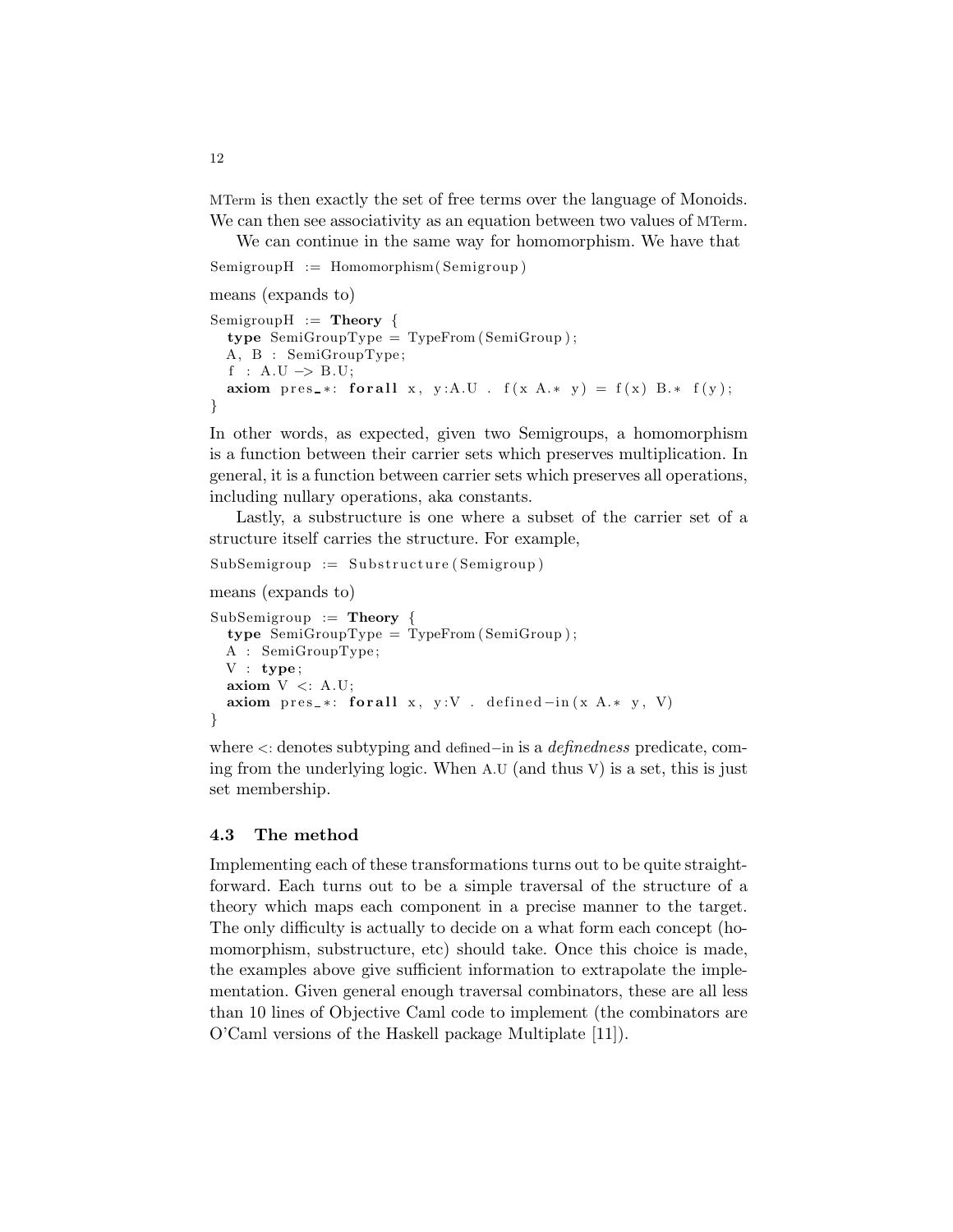#### 4.4 The results

The efficiency savings are quite significant: we can automatically obtain definitions for the above 4 concepts for all of our theories, > 200 of them, at a single stroke. Furthermore, if we decide to make a change to the details of how we want (say) sub-structures handled, we only have to change our generator. When we define new structures, we don't have to worry about defining homomorphisms, sub-structure, etc for them, these are all automatically derived for us.

Our method does highlight something frequently encountered in a formalization context: textbook presentations of certain concepts frequently omit "obvious" axioms. For example, we correctly generate

```
axiom : for all x, y : V. f(h + h) = h(x) + h(y);axiom : for all a : F. for all x : V. h(a*x) = a*h(x);axiom : for all x : V. h(-x) = -h(x);
axiom : h(0) = 0;
axiom : h(1) = 1;
```
for specifying a homomorphism of F-vector spaces, while textbooks will all too often only mention the first two axioms.

# 5 Work of Influence

The amount of related work is enormous, and even properly reviewing the work which has had a clearly identifiable influence on us would more than double the length of this paper. We will restrict ourselves to highlighting a few items which have had a significant impact on our work.

Some influences are obvious: the first author has learned heavily from the successes and failures of Maple, while IMPS [8] served the same purpose for the second author. Further afield, the work of Douglas Smith[14, 15] on specification morphisms and the use of categorical constructions in specifications should be clearly visible.

We have looked at quite a few libraries of mathematics, and we should in particular mention those of CASL [3] and Axiom [9] as well as the Wikipedia page [16] as sources of inspiration. The wikipedia page gave us the right scope to aim for, and CASL and Axiom's libraries, while nice, also convinced us that too naïve an approach would take way too much human effort to achieve our goals.

Last but not least, Parnas' ideas on modularization and information hiding[12] and Dijkstra's on separation of concerns [4] are pervasive to our approach. The root of our use of generative techniques as applied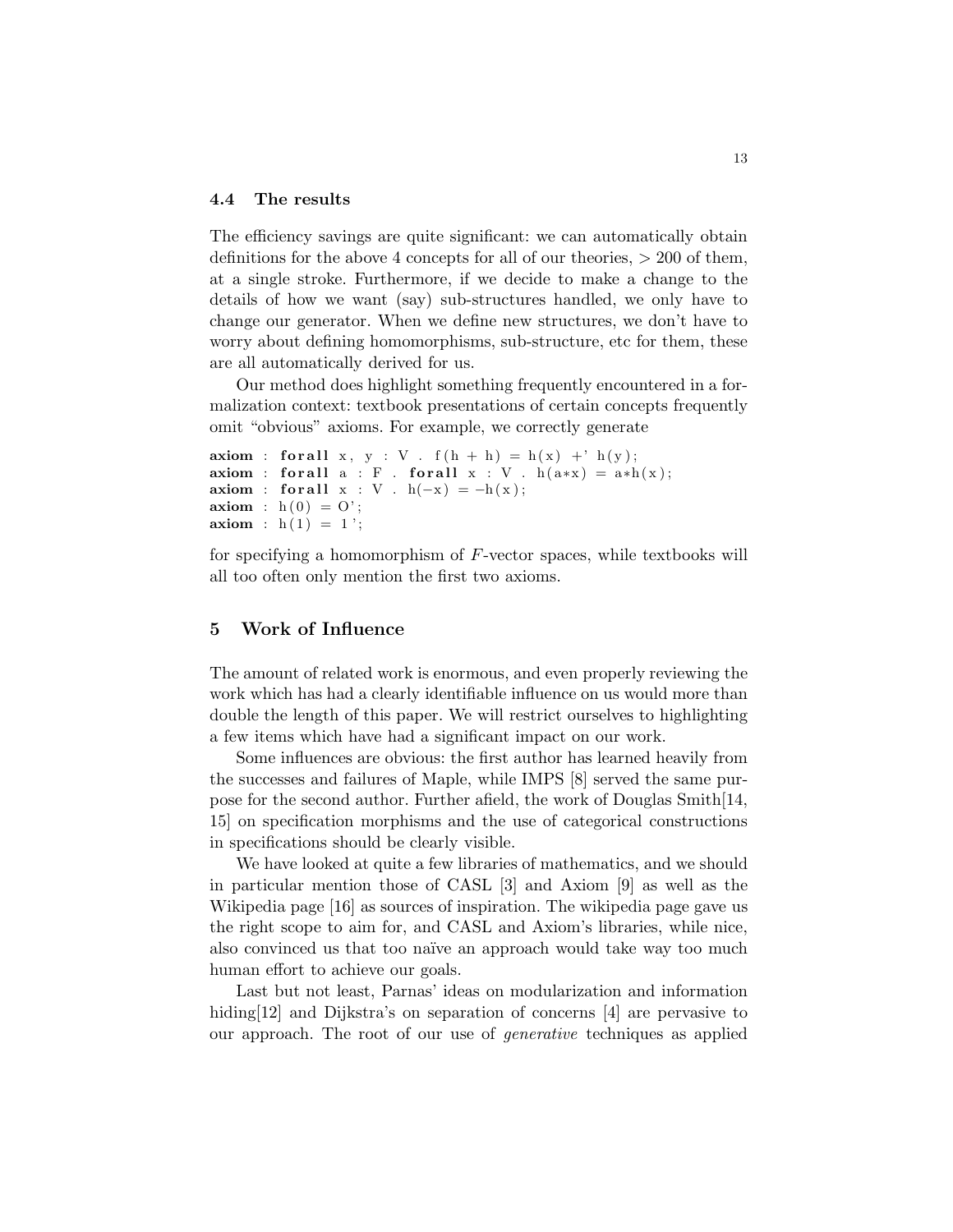to mathematical software [2] actually finds its roots in Parnas' ideas on Program Families [13].

# 6 Conclusion

We knew that there was a lot of structure present in the theories of mathematics. But the principal lesson learned from this work is that "a lot" is a serious understatement. More significantly, this structure can be directly leveraged for the practical purposes of building a large library of mathematics at a reasonable cost of human effort. The resulting "source code" is both readable and rather small in size, even though the information it captures, in expanded form, is dauntingly large.

We also learned that there is also some "higher order" structure in these theories: we can see duplication in our current library because we are "replaying" the same constructions on top of different starting theories. We are currently working on capturing this structure present at the level of graphs of theories. We actually stopped adding new theories to our library as we found that a large number of them should have already been present if we had features for working with graphs of theory constructions.

We also learned that there is still a fair amount of classification work which needs to be done on the "theories of computer science". We have gotten frequent glimpses of structure as rich as that known in mathematics, but have not found these ideas in the literature.

Some theories are partly concrete and partly abstract: polynomials over an arbitrary Ring are probably the best known example. More subtly, polynomials are sometimes treated as syntactic entities, while other times they are treated more semantically (if your representation for polynomials  $R[x]$  contains x, it is syntactic). We are still perplexed by this.

# References

- 1. J. Carette and W. M. Farmer. High-level theories. In A. Autexier et al., editor, *Intelligent Computer Mathematics*, volume 5144 of *Lecture Notes in Computer Science*, pages 232–245. Springer-Verlag, 2008.
- 2. Jacques Carette and Oleg Kiselyov. Multi-stage programming with functors and monads: Eliminating abstraction overhead from generic code. *Sci. Comput. Program.*, 76(5):349–375, 2011.
- 3. CoFI (The Common Framework Initiative). Casl *Reference Manual*. LNCS Vol. 2960 (IFIP Series). Springer-Verlag, 2004.
- 4. Edsger W. Dijkstra. On the role of scientific thought. In *Selected Writings on Computing: A Personal Perspective*, pages 60–66. Springer-Verlag, 1982.